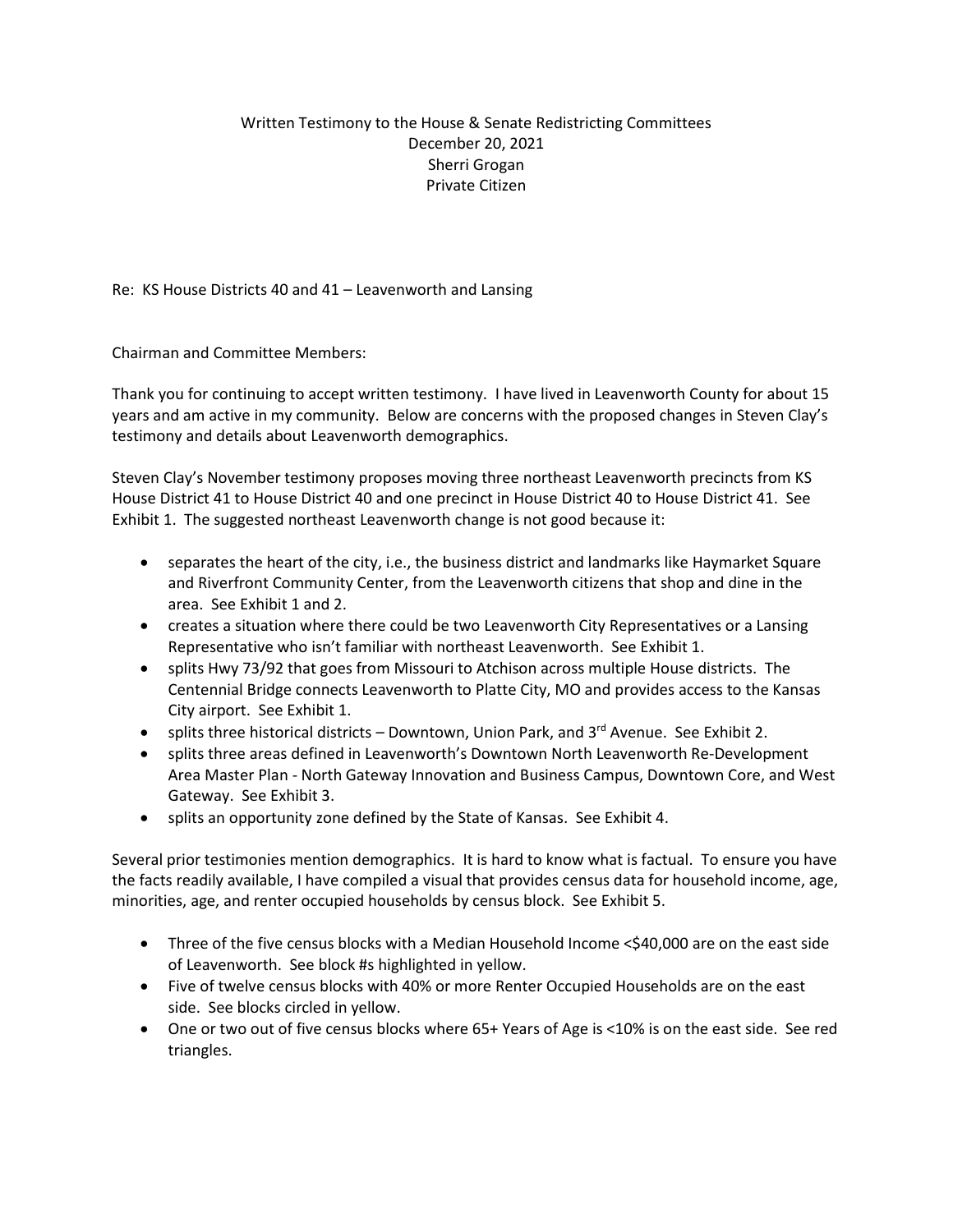Care should be taken to draw boundaries so that Leavenworth is kept as whole as possible, representation is not diluted and our most vulnerable and economically challenged citizens are not negatively impacted. An east-west line north of the Leavenworth-Lansing line is cleaner and fairer than a north-south line that separates east and west Leavenworth. The citizens of Leavenworth should be the top priority when drawing the maps.

Thank you for reading my testimony. I appreciate the work you are doing and look forward to seeing the draft maps.

Sincerely,

Sherri Grogan Basehor, KS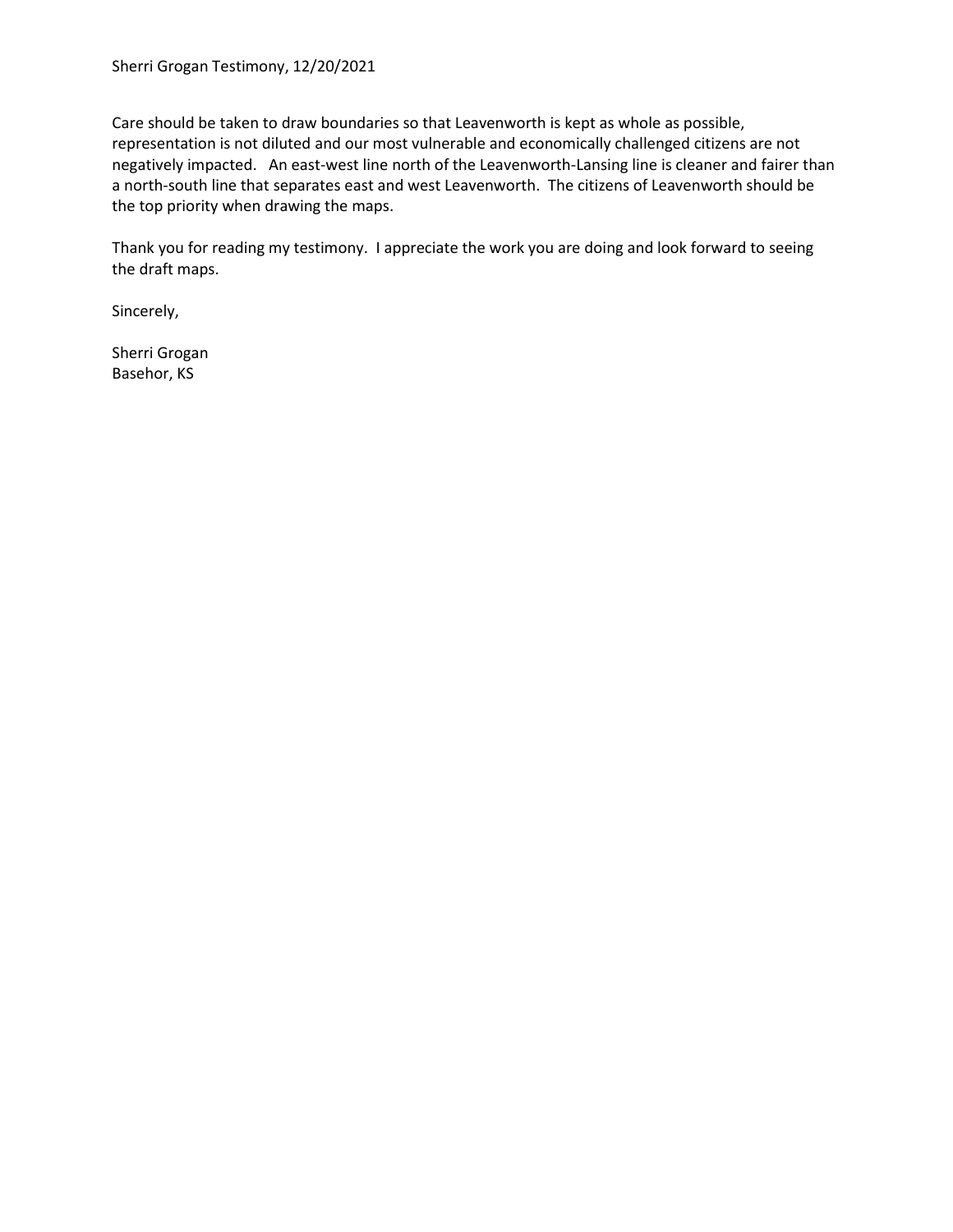Exhibit 1 – Steven Clays's November testimony asked the Redistricting Committee to move the green highlighted precincts KS House District 40 and the blue highlighted precinct to KS House District 41. The yellow area was identified as the oldest area in Leavenworth.

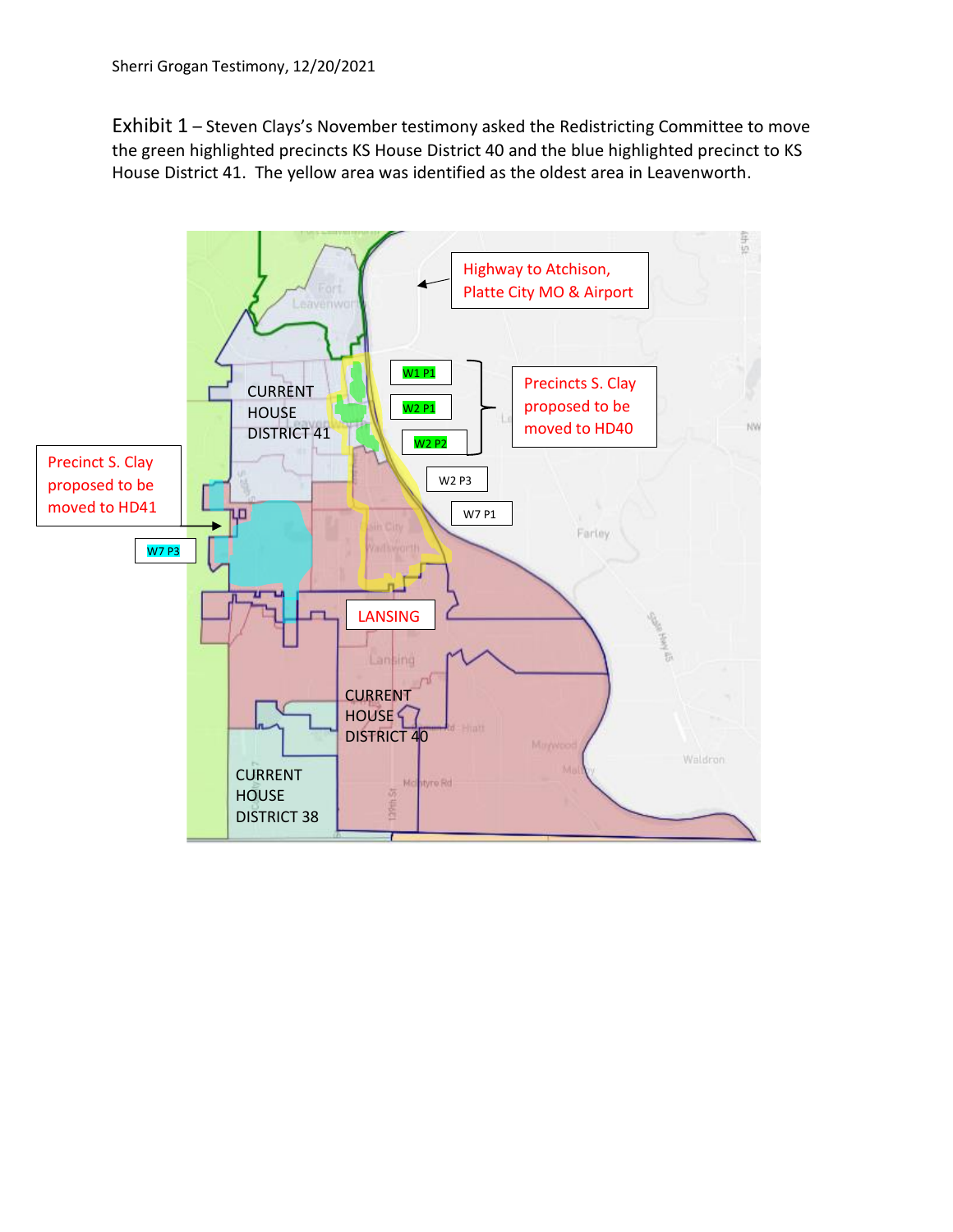

Exhibit 2 – Historic Districts of Leavenworth City (shown in blue)

Web AppBuilder for ArcGIS<br>Esri, HERE |

[https://www.leavenworthks.org/sites/default/files/fileattachments/planning\\_amp\\_community\\_develop](https://www.leavenworthks.org/sites/default/files/fileattachments/planning_amp_community_development/page/13951/leavenworth_historic_districts.jpg) [ment/page/13951/leavenworth\\_historic\\_districts.jpg](https://www.leavenworthks.org/sites/default/files/fileattachments/planning_amp_community_development/page/13951/leavenworth_historic_districts.jpg)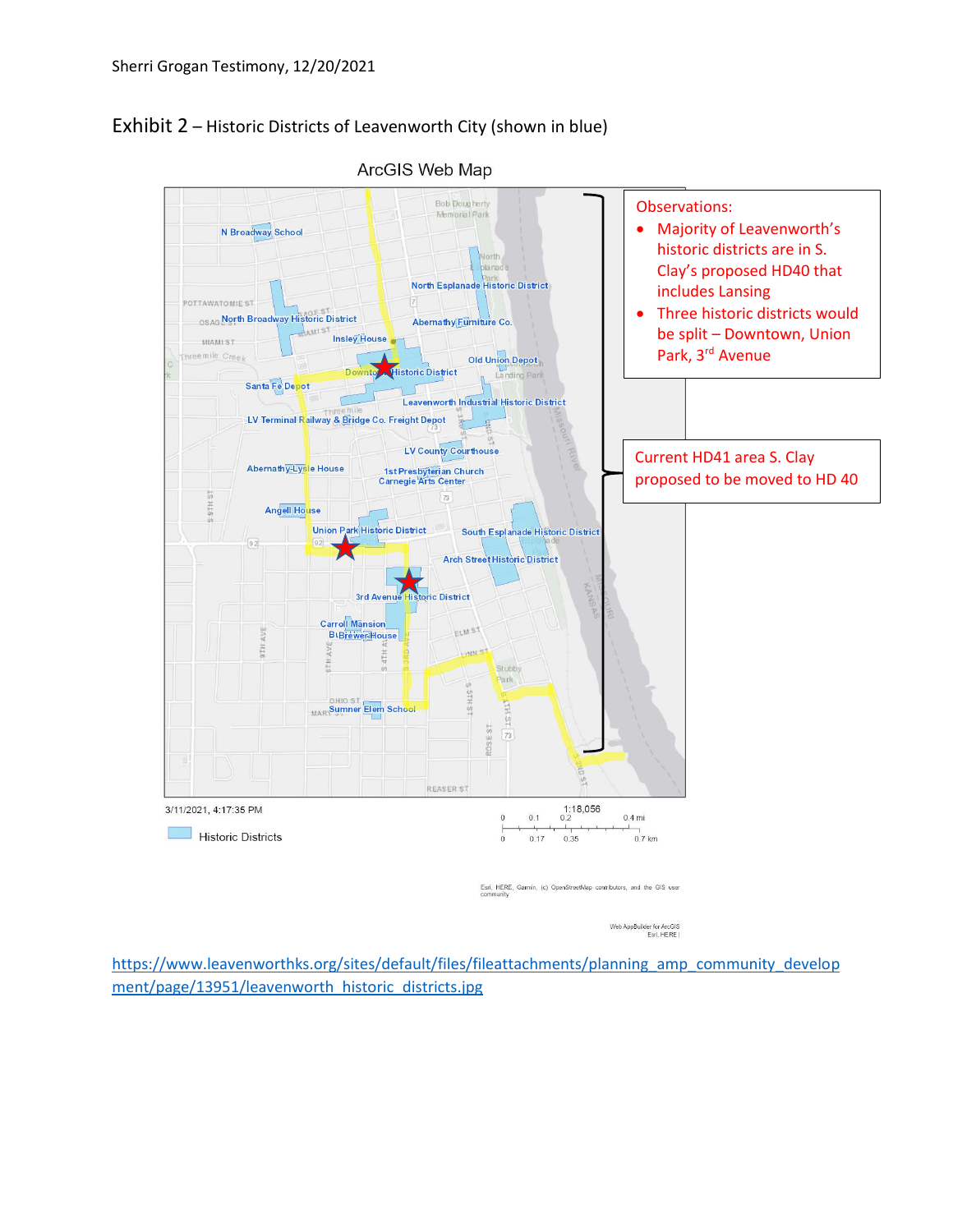## Exhibit 3 - Downtown North Leavenworth Redevelopment Area Plan



## Source: Downtown North Leavenworth Redevelopment Area Plan [https://www.leavenworthks.org/sites/default/files/fileattachments/economic\\_development/page/3561](https://www.leavenworthks.org/sites/default/files/fileattachments/economic_development/page/3561/790191268863117.pdf) [/790191268863117.pdf](https://www.leavenworthks.org/sites/default/files/fileattachments/economic_development/page/3561/790191268863117.pdf)

An action item in Leavenworth's 2030 Comprehensive Plan is to *"Evaluate and update the 2010 Downtown North Leavenworth Redevelopment Plan."*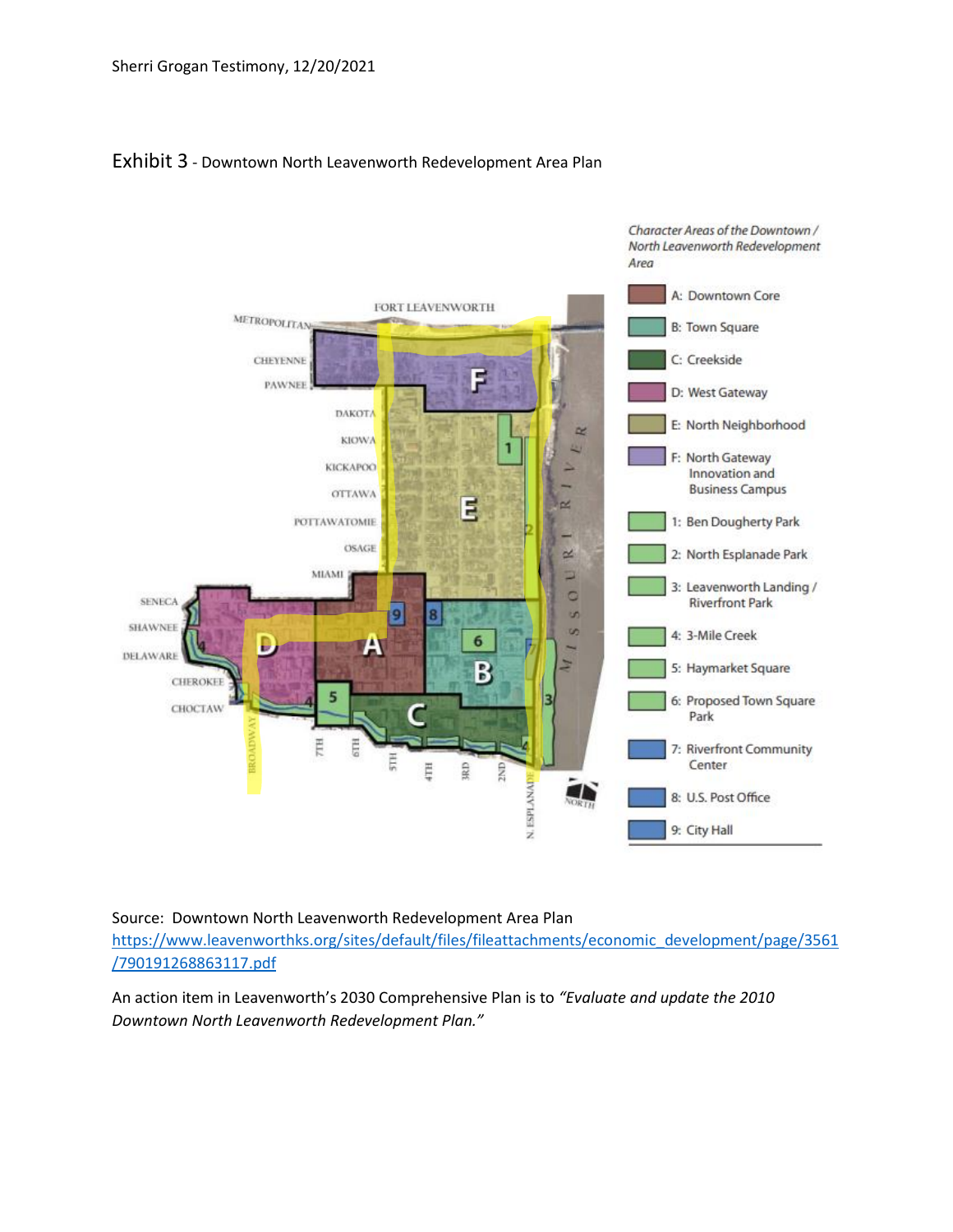

Exhibit 4 – Leavenworth Opportunity Zone in Northeast Leavenworth

<https://dashboards.mysidewalk.com/kansas-opportunity-zones/leavenworth-county>